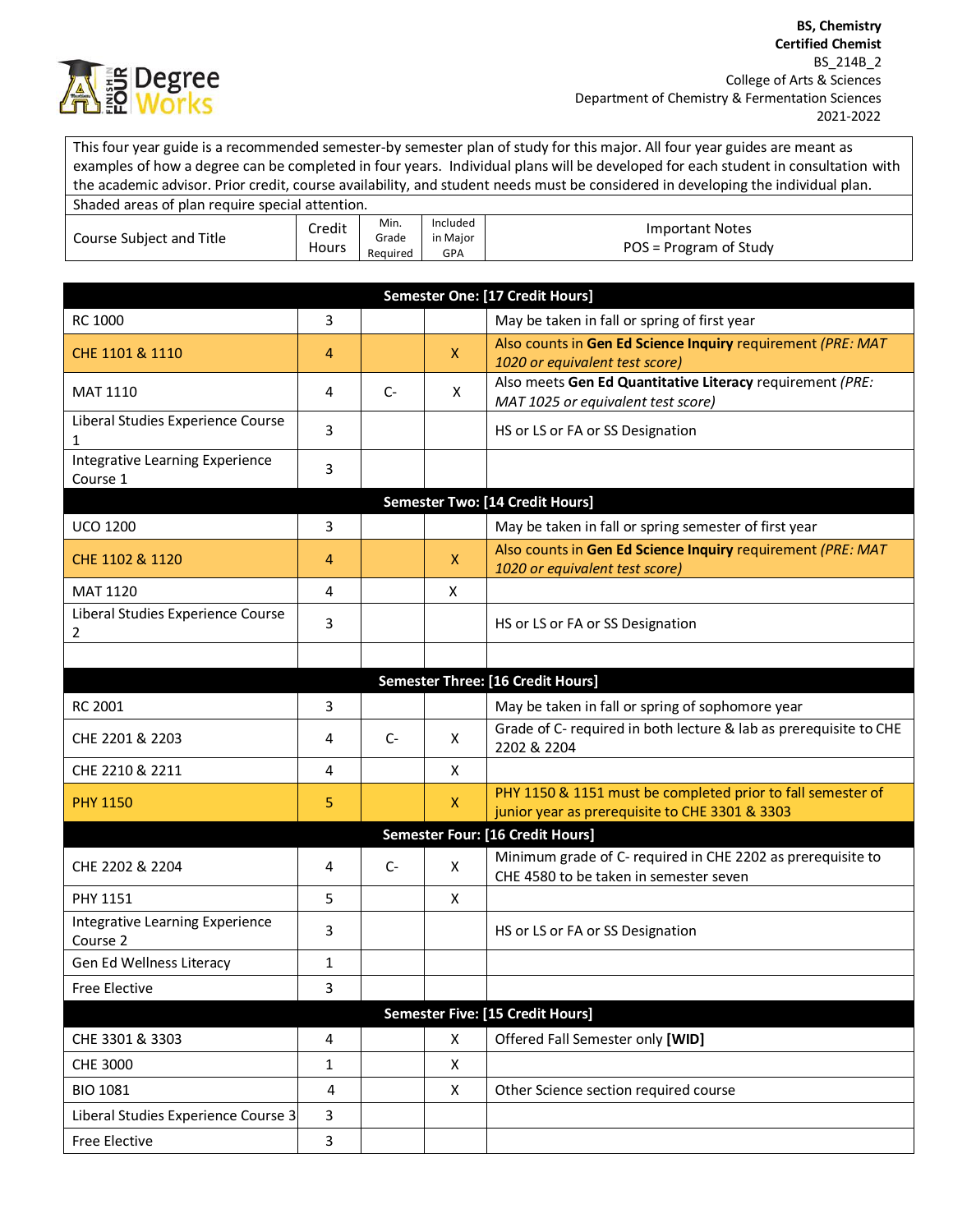

This four year guide is a recommended semester-by semester plan of study for this major. All four year guides are meant as examples of how a degree can be completed in four years. Individual plans will be developed for each student in consultation with the academic advisor. Prior credit, course availability, and student needs must be considered in developing the individual plan.

| Shaded areas of plan require special attention. |                 |                           |                             |                                                  |
|-------------------------------------------------|-----------------|---------------------------|-----------------------------|--------------------------------------------------|
| Course Subject and Title                        | Credit<br>Hours | Min.<br>Grade<br>Required | Included<br>in Maior<br>GPA | <b>Important Notes</b><br>POS = Program of Study |

| <b>Semester Six: [14 Credit Hours]</b>      |              |  |   |                                                                              |  |  |
|---------------------------------------------|--------------|--|---|------------------------------------------------------------------------------|--|--|
| CHE 3302 & 3304                             | 4            |  | X | Offered Spring Semester only                                                 |  |  |
| <b>CHE 4000</b>                             | $\mathbf{1}$ |  | X | <b>CAPSTONE</b>                                                              |  |  |
| Integrative Learning Experience<br>Course 3 | 3            |  |   |                                                                              |  |  |
| <b>Free Elective</b>                        | 3            |  |   |                                                                              |  |  |
| <b>Free Elective</b>                        | 3            |  |   |                                                                              |  |  |
| Semester Seven: [15 Credit Hours]           |              |  |   |                                                                              |  |  |
| CHE 4580 Biochemistry I                     | 3            |  | X |                                                                              |  |  |
| CHE 4400 Senior Research                    | $\mathbf{1}$ |  | X | CHE 4510 is an option for honors students                                    |  |  |
| CHE 3404 & 3405                             | 4            |  | X | Offered Fall Semester only                                                   |  |  |
| Integrative Learning Experience<br>Course 3 | 3            |  |   |                                                                              |  |  |
| <b>Free Elective</b>                        | 4            |  |   | CS 2435 recommended                                                          |  |  |
| Semester Eight: [13-15 Credit Hours]        |              |  |   |                                                                              |  |  |
| CHE 3560 & 3561                             | 3            |  | X | Offered Spring Semester only                                                 |  |  |
| Other Science Course                        | $3 - 4$      |  | X | Courses from AST, BIO, GES, OR PHY, except 1000-level PHY<br>courses         |  |  |
| Liberal Studies Experience Course<br>4      | 3            |  |   | HS or LS or FA or SS Designation                                             |  |  |
| Gen Ed Wellness Literacy                    | 1            |  |   |                                                                              |  |  |
| <b>Free Elective</b>                        | $3 - 4*$     |  |   | *Take enough free electives to meet the 120 hours required for<br>the degree |  |  |

| <b>General Requirements Summary</b>               |    |                     |                |             |  |  |
|---------------------------------------------------|----|---------------------|----------------|-------------|--|--|
| Minimum<br>Gen Ed.<br><b>Total Hours</b><br>Hours |    |                     | <b>Minimum</b> |             |  |  |
|                                                   |    | Writing             | Major GPA      | Overall GPA |  |  |
| 120                                               | 44 | RC 1000 and RC 2001 | 2.0            | 2.0         |  |  |

## **All CHE courses and all courses Major Requirements area on Program of Study count in the major GPA.**